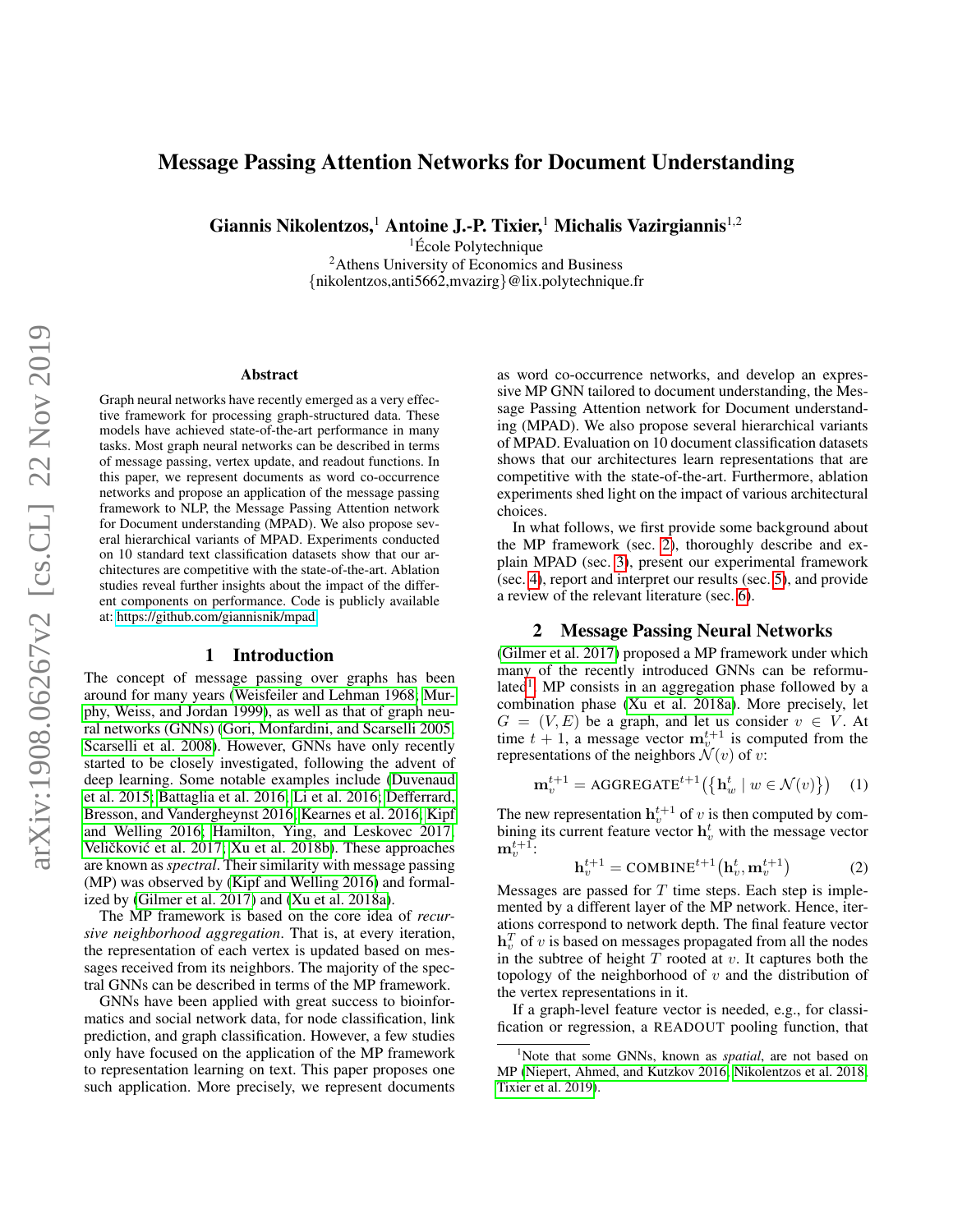must be invariant to permutations, is applied:

$$
\mathbf{h}_G = \text{READOUT}(\{\mathbf{h}_v^T \mid v \in V\})
$$
 (3)

Next, we present the MP network we developed for document understanding.

# <span id="page-1-0"></span>3 Message Passing Attention network for Document understanding (MPAD)

#### <span id="page-1-6"></span>3.1 Word co-occurrence networks

We represent a document as a statistical word co-occurrence network [\(Mihalcea and Tarau 2004\)](#page-7-9) with a sliding window of size 2 overspanning sentences. Let us denote that graph by  $G = (V, E)$ . Each unique word in the preprocessed document is represented by a node in G, and an edge is added between two nodes if they are found together in at least one instantiation of the window. G is directed and weighted: edge directions and weights respectively capture text flow and cooccurrence counts.

 $G$  is a compact representation of its document. In  $G$ , immediate neighbors are consecutive words in the same sentence<sup>[2](#page-1-1)</sup>. That is, paths of length 2 correspond to bigrams. Paths of length more than 2 can correspond either to traditional n-grams or to *relaxed* n-grams, that is, words that never appear in the same sentence but co-occur with the same word(s). Such nodes are linked through common neighbors.

Master node. Inspired by [\(Scarselli et al. 2008\)](#page-7-2), our graph G also includes a special document node, linked to all other nodes via unit weight bi-directional edges. In what follows, let us denote by  $n$  the number of nodes in  $G$ , including the master node.

## <span id="page-1-7"></span>3.2 Message passing

We formulate our AGGREGATE function as:

<span id="page-1-8"></span>
$$
\mathbf{M}^{t+1} = \text{MLP}^{t+1} \left( \mathbf{D}^{-1} \mathbf{A} \mathbf{H}^t \right) \tag{4}
$$

where  $\mathbf{H}^t \in \mathbb{R}^{n \times d}$  contains node features (d is a hyperpa-rameter<sup>[3](#page-1-2)</sup>), and  $\mathbf{A} \in \mathbb{R}^{n \times n}$  is the adjacency matrix of G. Since  $G$  is directed,  $A$  is asymmetric. Also,  $A$  has zero diagonal as we choose not to consider the feature of the node itself, only that of its incoming neighbors, when up-dating its representation<sup>[4](#page-1-3)</sup>. Since G is weighted, the  $i^{th}$  row of A contains the weights of the edges incoming on node  $v_i$ .  $\mathbf{D} \in \mathbb{R}^{n \times n}$  is the diagonal in-degree matrix of G. MLP denotes a multi-layer perceptron, and  $\mathbf{M}^{t+1} \in \mathbb{R}^{n \times d}$  is the message matrix.

The use of a MLP was motivated by the observation that for graph classification, MP neural nets with 1-layer perceptrons are inferior to their MLP counterparts [\(Xu et al. 2018a\)](#page-7-5). Indeed, 1-layer perceptrons are not universal approximators

of multiset functions. Note that like in [\(Xu et al. 2018a\)](#page-7-5), we use a different MLP at each layer.

**Renormalization.** The rows of  $D^{-1}A$  sum to 1. This is equivalent to the renormalization trick of [\(Kipf and Welling](#page-6-5) [2016\)](#page-6-5), but using only the in-degrees. That is, instead of computing a weighted sum of the incoming neighbors' feature vectors, we compute a weighted average of them. The coefficients are proportional to the strength of co-occurrence between words. One should note that by averaging, we lose the ability to distinguish between different neighborhood structures in some special cases, that is, we lose *injectivity*. Such cases include neighborhoods in which all nodes have the same representations, and neighborhoods of different sizes containing various representations in equal proportions [\(Xu et al. 2018a\)](#page-7-5). As suggested by the results of an ablation experiment, averaging is better than summing in our application (see subsection [5.2\)](#page-4-1). Note that instead of simply summing/averaging, we also tried using GAT-like attention (Veličković et al. 2017) in early experiments, without obtaining better results.

As far as our COMBINE function, we use the Gated Recurrent Unit [\(Cho et al. 2014;](#page-6-8) [Chung et al. 2014\)](#page-6-9):

<span id="page-1-4"></span>
$$
\mathbf{H}^{t+1} = \text{GRU}(\mathbf{H}^t, \mathbf{M}^{t+1})
$$
 (5)

Omitting biases for readability, we have:

$$
\mathbf{R}^{t+1} = \sigma(\mathbf{W}_{R}^{t+1}\mathbf{M}^{t+1} + \mathbf{U}_{R}^{t+1}\mathbf{H}^{t})
$$
\n
$$
\mathbf{Z}^{t+1} = \sigma(\mathbf{W}_{Z}^{t+1}\mathbf{M}^{t+1} + \mathbf{U}_{Z}^{t+1}\mathbf{H}^{t})
$$
\n
$$
\tilde{\mathbf{H}}^{t+1} = \tanh(\mathbf{W}^{t+1}\mathbf{M}^{t+1} + \mathbf{U}^{t+1}(\mathbf{R}^{t+1} \odot \mathbf{H}^{t}))
$$
\n
$$
\mathbf{H}^{t+1} = (1 - \mathbf{Z}^{t+1}) \odot \mathbf{H}^{t} + \mathbf{Z}^{t+1} \odot \tilde{\mathbf{H}}^{t+1}
$$

where the W and U are trainable weight matrices not shared across time steps,  $\sigma(\mathbf{x}) = 1/(1 + \exp(-\mathbf{x}))$  is the sigmoid function, and  $R$  and  $Z$  are the parameters of the reset and update gates. The reset gate controls the amount of information from the previous time step (in  $H<sup>t</sup>$ ) that should propagate to the candidate representations,  $\tilde{H}^{t+1}$ . The new representations  $H^{t+1}$  are finally obtained by linearly interpolating between the previous and the candidate ones, using the coefficients returned by the update gate.

Interpretation. Updating node representations through a GRU should in principle allow nodes to encode a combination of local and global signals (low and high values of  $t$ , resp.), by allowing them to remember about past iterations. In addition, we also explicitly consider node representations at all iterations when reading out (see Eq. [8\)](#page-2-1).

#### <span id="page-1-5"></span>3.3 Readout

After passing messages and performing updates for  $T$  iterations, we obtain a matrix  $\mathbf{H}^T \in \mathbb{R}^{n \times d}$  containing the final vertex representations. Let  $\hat{G}$  be graph  $G$  without the special document node and its adjacent edges, and matrix  $\tilde{H}^T \in \mathbb{R}^{(n-1)\times d}$  be the corresponding representation matrix (i.e.,  $\mathbf{H}^T$  without the row of the document node).

We use as our READOUT function the concatenation of self-attention applied to  $\hat{H}^T$  with the final document node representation. More precisely, we apply a global self-attention mechanism [\(Lin et al. 2017\)](#page-7-10) to the rows of  $\hat{H}^T$ .

<span id="page-1-1"></span><sup>&</sup>lt;sup>2</sup> except for words at the end/beginning of two successive sentences.

<span id="page-1-2"></span> $3$  at  $t=0$ ,  $d$  is equal to the dimensionality of the pretrained word embeddings.

<span id="page-1-3"></span><sup>&</sup>lt;sup>4</sup>the feature of the node itself is already taken into account by our GRU-based COMBINE function (see Eq. [5\)](#page-1-4).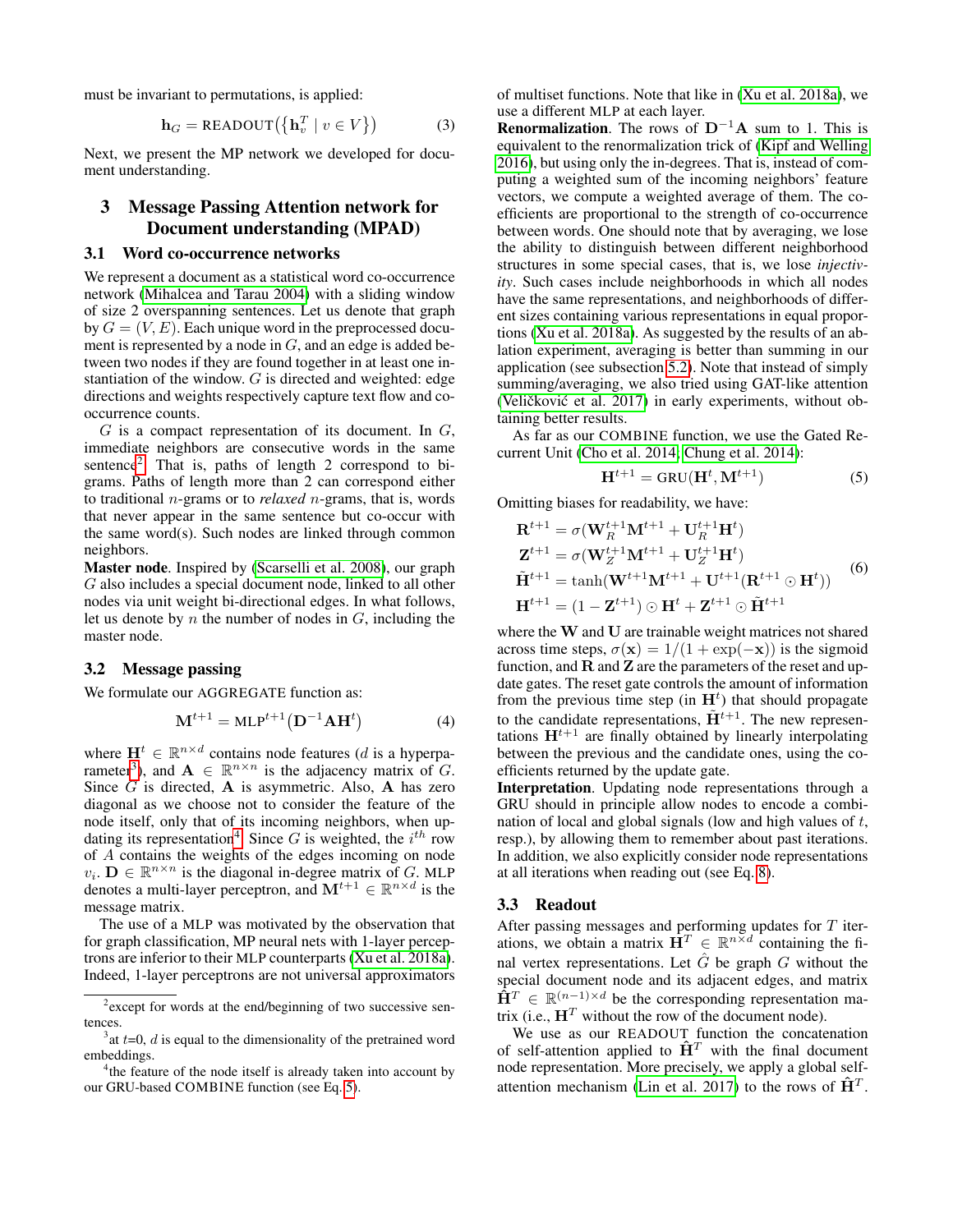As shown in Eq. [7,](#page-2-2)  $\hat{H}^T$  is first passed to a dense layer parameterized by matrix  $\mathbf{W}_A^T \in \mathbb{R}^{\tilde{d} \times d}$ . An alignment vector  $\boldsymbol{\alpha}$ is then derived by comparing, via dot products, the rows of the output of the dense layer  $Y^T \in \mathbb{R}^{(n-1) \times d}$  with a trainable vector  $\mathbf{v}^T \in \mathbb{R}^d$  (initialized randomly) and normalizing with a softmax. The normalized alignment coefficients are finally used to compute the attentional vector  $\mathbf{u}^T \in \mathbb{R}^d$  as a weighted sum of the final representations  $\mathbf{\hat{H}}^{T}$ .

$$
\mathbf{Y}^T = \tanh(\hat{\mathbf{H}}^T \mathbf{W}_A^T)
$$
  
\n
$$
\alpha_i^T = \frac{\exp(\mathbf{Y_i}^T \cdot \mathbf{v}^T)}{\sum_{j=1}^{n-1} \exp(\mathbf{Y_j}^T \cdot \mathbf{v}^T)}
$$
(7)  
\n
$$
\mathbf{u}^T = \sum_{i=1}^{n-1} \alpha_i^T \hat{\mathbf{H}}_i^T
$$

<span id="page-2-2"></span>Note that we tried with multiple context vectors, i.e., with a matrix  $V^T$  instead of a vector  $v^T$ , like in [\(Lin et al. 2017\)](#page-7-10), but results were not convincing, even when adding a regularization term to the loss to favor diversity among the rows of  ${\bf V}^T.$ 

Master node skip connection.  $h_G^T \in \mathbb{R}^{2d}$  is obtained by concatenating  $\mathbf{u}^T$  and the final master node representation. That is, the master node vector bypasses the attention mechanism. This is equivalent to a skip or shortcut connection [\(He](#page-6-10) [et al. 2016\)](#page-6-10). The reason behind this choice is that we expect the special document node to learn a high-level summary about the document, such as its size, vocabulary, etc. (more details are given in subsection [5.2\)](#page-4-1). Therefore, by making the master node bypass the attention layer, we directly inject global information about the document into its final representation.

Multi-readout. [\(Xu et al. 2018a\)](#page-7-5), inspired by Jumping Knowledge Networks [\(Xu et al. 2018b\)](#page-8-0), recommend to not only use the final representations when performing readout, but also that of the earlier steps. Indeed, as one iterates, node features capture more and more global information. However, retaining more local, intermediary information might be useful too. Thus, instead of applying the readout function only to  $t = T$ , we apply it to all time steps and concatenate the results, finally obtaining  $\mathbf{h}_G \in \mathbb{R}^{T \times 2d}$ :

<span id="page-2-1"></span>
$$
\mathbf{h}_G = \text{CONCAT}(\text{READOUT}(\mathbf{H}^t) \mid t = 1...T) \qquad (8)
$$

In effect, with this modification, we take into account features based on information aggregated from subtrees of different heights (from 1 to  $T$ ), corresponding to local and global features.

### 3.4 Hierarchical variants of MPAD

Through the successive MP iterations, it could be argued that MPAD implicitly captures some soft notion of the hierarchical structure of documents (words  $\rightarrow$  bigrams  $\rightarrow$ compositions of bigrams, etc.). However, it might be beneficial to explicitly capture document hierarchy. Hierarchical architectures have brought significant improvements to many NLP tasks, such as language modeling and generation [\(Lin et al. 2015;](#page-7-11) [Li, Luong, and Jurafsky 2015\)](#page-7-12), sentiment and topic classification [\(Tang, Qin, and Liu 2015;](#page-7-13)



<span id="page-2-3"></span>Figure 1: Illustration of MPAD-path ( $\circ$ : master node).

[Yang et al. 2016\)](#page-8-1), and spoken language understanding [\(Ra](#page-7-14)[heja and Tetreault 2019;](#page-7-14) [Shang et al. 2019\)](#page-7-15). Inspired by this line of research, we propose several hierarchical variants of MPAD, detailed in what follows. In all of them, we represent each sentence in the document as a word co-occurrence network, and obtain an embedding for it by applying MPAD as previously described.

MPAD-sentence-att. Here, the sentence embeddings are simply combined through self-attention.

MPAD-clique. In this variant, we build a complete graph where each node represents a sentence. We then feed that graph to MPAD, where the feature vectors of the nodes are initialized with the sentence embeddings previously obtained.

MPAD-path. This variant, shown in Fig. [1,](#page-2-3) is similar to the clique one, except that instead of a complete graph, we build a path according to the natural flow of the text. That is, two nodes are linked by a directed edge if the two sentences they represent follow each other in the document.

Note that the sentence graphs in MPAD-clique and MPAD-path do not feature a master node.

## 4 Experiments

#### <span id="page-2-0"></span>4.1 Datasets

We evaluate the quality of the document embeddings learned by MPAD on 10 document classification datasets, covering the topic identification, coarse and fine sentiment analysis and opinion mining, and subjectivity detection tasks. We briefly introduce the datasets next. Their statistics are reported in Table [1.](#page-3-0)

(1) Reuters contains stories from the Reuters news agency. We used the ModApte split, removed documents belonging to multiple classes and considered only the 8 classes with the highest number of training examples.

(2) BBCSport [\(Greene and Cunningham 2006\)](#page-6-11) contains sports news articles from the BBC Sport website.

(3) Polarity [\(Pang and Lee 2005\)](#page-7-16) features positive and negative labeled snippets from Rotten Tomatoes.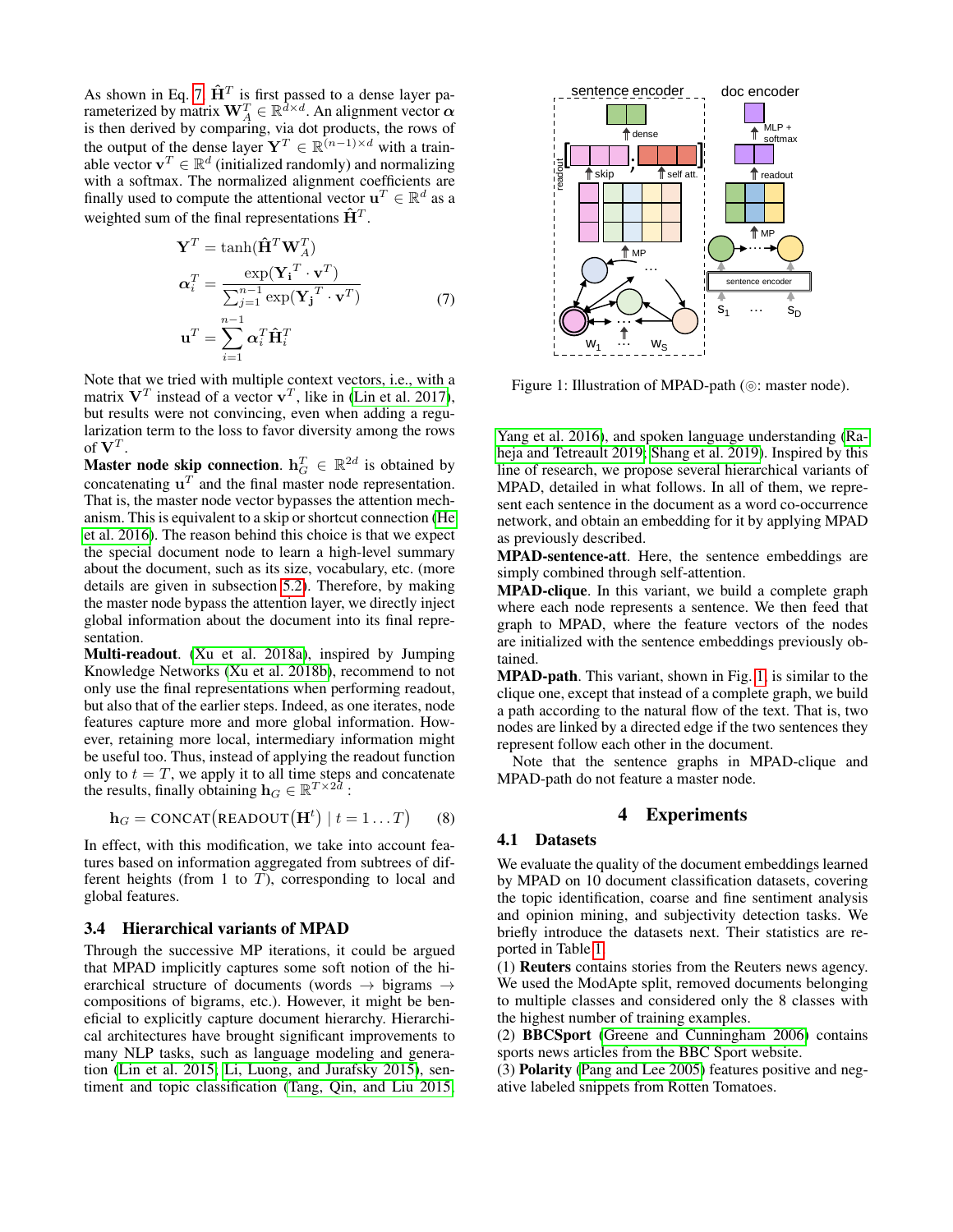| <b>Dataset</b>  | # training<br>examples | # test<br>examples | # classes      | av. # words | max # words | voc. size | # pretrained<br>words |
|-----------------|------------------------|--------------------|----------------|-------------|-------------|-----------|-----------------------|
| Reuters         | 5.485                  | 2,189              | 8              | 102.3       | 964         | 23,585    | 15,587                |
| Snippets        | 10.060                 | 2.280              | 8              | 18.0        | 50          | 29.257    | 17.142                |
| <b>BBCSport</b> | 737                    | CV <sub></sub>     | 5              | 380.5       | 1,818       | 14.340    | 13,390                |
| Polarity        | 10,662                 | CV <sub></sub>     | 2              | 20.3        | 56          | 18.777    | 16,416                |
| Subjectivity    | 10,000                 | CV <sub></sub>     | $\overline{2}$ | 23.3        | 120         | 21,335    | 17,896                |
| <b>MPOA</b>     | 10,606                 | CV <sub></sub>     | $\overline{c}$ | 3.0         | 36          | 6.248     | 6.085                 |
| <b>IMDB</b>     | 25,000                 | 25,000             | $\overline{c}$ | 254.3       | 2,633       | 141.655   | 104,391               |
| <b>TREC</b>     | 5.452                  | 500                | 6              | 10.0        | 37          | 9.593     | 9.125                 |
| $SST-1$         | 157.918                | 2.210              | 5              | 7.4         | 53          | 17.833    | 16.262                |
| $SST-2$         | 77.833                 | 1,821              | $\overline{2}$ | 9.5         | 53          | 17,237    | 15,756                |
| Yelp2013        | 301,514                | 33,504             | 5              | 143.7       | 1.184       | 48,212    | 48.212                |

<span id="page-3-0"></span>Table 1: Statistics of the datasets used in our experiments. CV indicates that cross-validation was used. # pretrained words refers to the number of words in the vocabulary having an entry in the Google News word vectors (except for Yelp2013).

(4) Subjectivity [\(Pang and Lee 2004\)](#page-7-17) contains movie review snippets from Rotten Tomatoes (subjective sentences), and IMDB plot summaries (objective sentences).

(5) MPQA [\(Wiebe, Wilson, and Cardie 2005\)](#page-7-18) is made of positive and negative phrases, annotated as part of the summer 2002 NRRC Workshop on Multi-Perspective Question Answering.

(6) IMDB [\(Maas et al. 2011\)](#page-7-19) is a collection of highly polarized movie reviews (positive/negative).

(7) TREC [\(Li and Roth 2002\)](#page-7-20) consists of questions that are classified into 6 different categories.

(8) SST-1 [\(Socher et al. 2013\)](#page-7-21) contains the same snippets as Polarity, split into multiple sentences and annotated with fine-grained polarity (from very negative to very positive).

(9) SST-2 [\(Socher et al. 2013\)](#page-7-21) is the same as SST-1 but with neutral reviews removed and snippets classified as positive or negative.

(10) Yelp2013 [\(Tang, Qin, and Liu 2015\)](#page-7-13) features reviews obtained from the 2013 Yelp Dataset Challenge.

# 4.2 Baselines

We evaluate MPAD against multiple state-of-the-art baseline models, including hierarchical ones, to enable fair comparison with the hierarchical MPAD variants.

Doc2vec [\(Le and Mikolov 2014\)](#page-6-12) is an extension of word2vec that learns vectors for documents in a fully unsupervised manner. Document embeddings are then fed to a logistic regression classifier.

CNN [\(Kim 2014\)](#page-6-13). 1D convolutional neural network where the word embeddings are used as channels (depth dimensions).

DAN [\(Iyyer et al. 2015\)](#page-6-14). The Deep Averaging Network passes the unweighted average of the embeddings of the input words through multiple dense layers and a final softmax.

Tree-LSTM [\(Tai, Socher, and Manning 2015\)](#page-7-22) is a generalization of the standard LSTM architecture to constituency and dependency parse trees.

DRNN [\(Irsoy and Cardie 2014\)](#page-6-15). Recursive neural networks are stacked and applied to parse trees.

LSTMN [\(Cheng, Dong, and Lapata 2016\)](#page-6-16) is an extension of the LSTM model where the memory cell is replaced by a memory network which stores word representations.

C-LSTM [\(Zhou et al. 2015\)](#page-8-2) combines convolutional and recurrent neural networks. The region embeddings provided by a CNN are fed to a LSTM.

SPGK [\(Nikolentzos et al. 2017\)](#page-7-23) also models documents as word co-occurrence networks. It computes a graph kernel that compares shortest paths extracted from the word cooccurrence networks and then relies on a SVM.

WMD [\(Kusner et al. 2015\)](#page-6-17) is an application of the wellknown Earth Mover's Distance to text. A k-nearest neighbor classifier is used.

DiSAN [\(Shen et al. 2018\)](#page-7-24) uses directional self-attention along with multi-dimensional attention to generate document representations.

LSTM-GRNN [\(Tang, Qin, and Liu 2015\)](#page-7-13) is a hierarchical model where sentence embeddings are obtained with a CNN and a GRU-RNN is fed the sentence representations to obtain a document vector.

HN-ATT [\(Yang et al. 2016\)](#page-8-1) is another hierarchical model, where the same encoder architecture (a bidirectional GRU-RNN) is used for both sentences and documents. Selfattention is applied at each level.

# 4.3 Model configuration and training

We preprocess all datasets using the code of [\(Kim 2014\)](#page-6-13). On Yelp2013, we also replace all tokens appearing strictly less than 6 times with a special UNK token, like in [\(Yang](#page-8-1) [et al. 2016\)](#page-8-1). We then build a directed word co-occurrence network from each document, with a window of size 2.

We use two MP iterations  $(T=2)$  for the basic MPAD, and two MP iterations at each level, for the hierarchical variants. The output of the readout goes through a dense layer before reaching the final classification layer (or the next level, at the first level of MPAD-path and MPAD-clique). We set  $d$  to 64, except on IMDB and Yelp on which  $d = 128$ , and use a two-layer MLP. The final graph representations are passed through a softmax for classification. All our dense layers (except in self-attention) use ReLU activation. We train MPAD in an end-to-end fashion by minimizing the crossentropy loss function with the Adam optimizer [\(Kingma and](#page-6-18) [Ba 2014\)](#page-6-18) and an initial learning rate of 0.001.

To regulate potential differences in magnitude, we apply batch normalization after concatenating the feature vector of the master node with the self-attentional vector, that is,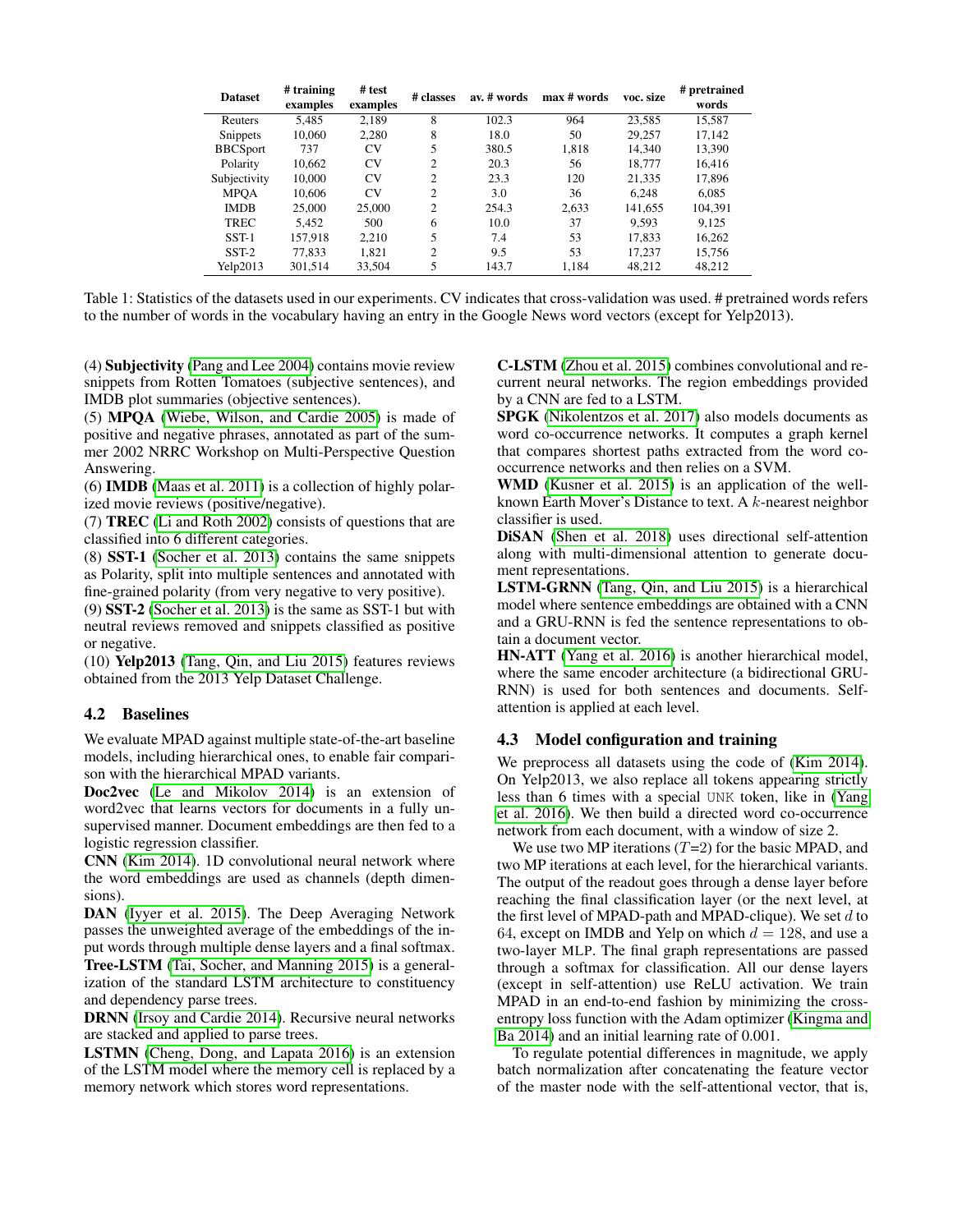after the skip connection (see subsection [3.3\)](#page-1-5). To prevent overfitting, we use dropout [\(Srivastava et al. 2014\)](#page-7-25) with a rate of 0.5. We select the best epoch, capped at 200, based on the validation accuracy. When cross-validation is used (see  $3<sup>rd</sup>$  column of Table [1\)](#page-3-0), we construct a validation set by randomly sampling 10% of the training set of each fold.

On all datasets except Yelp2013, we use the publicly available[5](#page-4-2) 300-dimensional pre-trained Google News vectors [\(Mikolov et al. 2013\)](#page-7-26) to initialize the node representations  $H^0$ . On Yelp2013, we follow [\(Yang et al. 2016\)](#page-8-1) and learn our own word vectors from the training and validation sets with the gensim implementation of word $2$  vec (Rehů rekervent of u• $\alpha$  units) [and Sojka 2010\)](#page-7-27). MPAD was implemented in Python 3.6 using the PyTorch library. All experiments were run on a single machine consisting of a 3.4 GHz Intel Core i7 CPU with 16 GB of RAM and an NVidia GeForce Titan Xp GPU.

# 5 Results and ablations

# <span id="page-4-0"></span>5.1 Results

Experimental results are shown in Table [2.](#page-5-1) For the baselines, we provide the scores reported in the original papers. Furthermore, we have evaluated some of the baselines on the rest of our benchmark datasets, and we also report these scores. MPAD reaches best performance on 5 out of 10 datasets, and is close second elsewhere. Moreover, the 5 datasets on which MPAD ranks first widely differ in training set size, number of categories, and prediction task (topic, sentiment, etc.), which indicates that MPAD can perform well in different settings.

MPAD vs. hierarchical variants. On 9 datasets out of 10, one or more of the hierarchical variants outperform the vanilla MPAD architecture, highlighting the benefit of explicitly modeling the hierarchical nature of documents.

However, on Subjectivity, standard MPAD outperforms all hierarchical variants. On TREC, it reaches the same accuracy. We hypothesize that in some cases, using a different graph to separately encode each sentence might be worse than using one single graph to directly encode the document. Indeed, in the single document graph, some words that never appear in the same sentence can be connected through common neighbors, as was explained in subsection [3.1.](#page-1-6) So, this way, some notion of cross-sentence context is captured while learning representations of words, bigrams, etc. at each MP iteration. This creates better informed representations, resulting in a better document embedding. With the hierarchical variants, on the other hand, each sentence vector is produced in isolation, without any contextual information about the other sentences in the document. Therefore, the final sentence embeddings might be of lower quality, and as a group might also contain redundant/repeated information. When the sentence vectors are finally combined into a document representation, it is too late to take context into account.

### <span id="page-4-1"></span>5.2 Ablation studies

To understand the impact of some hyperparameters on performance, we conducted additional experiments on

the Reuters, Polarity, and IMDB datasets, with the nonhierarchical version of MPAD. Results are shown in Table [3.](#page-5-2) Number of MP iterations. First, we varied the number of message passing iterations from 1 to 4. We can clearly see in Table [3](#page-5-2) that having more iterations improves performance. We attribute this to the fact that we are reading out at each iteration from 1 to  $T$  (see Eq. [8\)](#page-2-1), which enables the final graph representation to encode a mixture of low-level and highlevel features. Indeed, in initial experiments involving readout at  $t=T$  only, setting  $T \geq 2$  was always decreasing performance, despite the GRU-based updates  $(Eq. 5)^6$  $(Eq. 5)^6$  $(Eq. 5)^6$  $(Eq. 5)^6$ . These results were consistent with that of [\(Yao, Mao, and Luo 2019\)](#page-8-3) and [\(Kipf and Welling 2016\)](#page-6-5), who both are reading out only at  $t=T$  too. We hypothesize that node features at  $T \geq 2$  are too diffuse to be entirely relied upon during readout. More precisely, initially at  $t=0$ , node representations capture information about words, at  $t=1$ , about their 1-hop neighborhood (bigrams), at  $t=2$ , about compositions of bigrams, etc. Thus, pretty quickly, node features become general and diffuse. In such cases, considering also the lower-level, more precise features of the earlier iterations when reading out may be necessary.

Undirected edges. On Reuters, using an undirected graph leads to better performance, while on Polarity and IMDB, it is the opposite. This can be explained by the fact that Reuters is a topic classification task, for which the presence or absence of some patterns is important, but not necessarily the order in which they appear, while Polarity and IMDB are sentiment analysis tasks. To capture sentiment, modeling word order is crucial, e.g., in detecting negation.

No master node. Removing the master node deteriorates performance across all datasets, clearly showing the value of having such a node. We hypothesize that since the special document node is connected to all other nodes, it is able to encode during message passing a summary of the document. No renormalization. Here, we do not use the renormalization trick of [\(Kipf and Welling 2016\)](#page-6-5) during MP (see subsec-tion [3.2\)](#page-1-7). That is, Eq. [4](#page-1-8) becomes  $M^{t+1} = MLP^{t+1}(AH^t)$ . In other words, instead of computing a weighted average of the incoming neighbors' feature vectors, we compute a weighted sum of them<sup>[7](#page-4-4)</sup>. Unlike the mean, which captures distributions, the sum captures structural information [\(Xu et](#page-7-5) [al. 2018a\)](#page-7-5). As shown in Table [3,](#page-5-2) using sum instead of mean decreases performance everywhere, suggesting that in our application, capturing the distribution of neighbor representations is more important that capturing their structure. We hypothesize that this is the case because statistical word cooccurrence networks tend to have similar structural properties, regardless of the topic, polarity, sentiment, etc. of the corresponding documents.

Neighbors-only. In this experiment, we replaced the GRU COMBINE function (see Eq. [5\)](#page-1-4) with the identity function. That is, we simply have  $\mathbf{H}^{t+1} = \mathbf{M}^{t+1}$ . Since A has zero diagonal, by doing so, we completely ignore the previous feature of the node itself when updating its representation.

<span id="page-4-2"></span><sup>5</sup> <https://code.google.com/archive/p/word2vec>

<span id="page-4-3"></span><sup>&</sup>lt;sup>6</sup>The GRU should in principle enable nodes to retain locality in their representations, by remembering about early iterations.

<span id="page-4-4"></span><sup>&</sup>lt;sup>7</sup>Weights are co-occurrence counts, as before.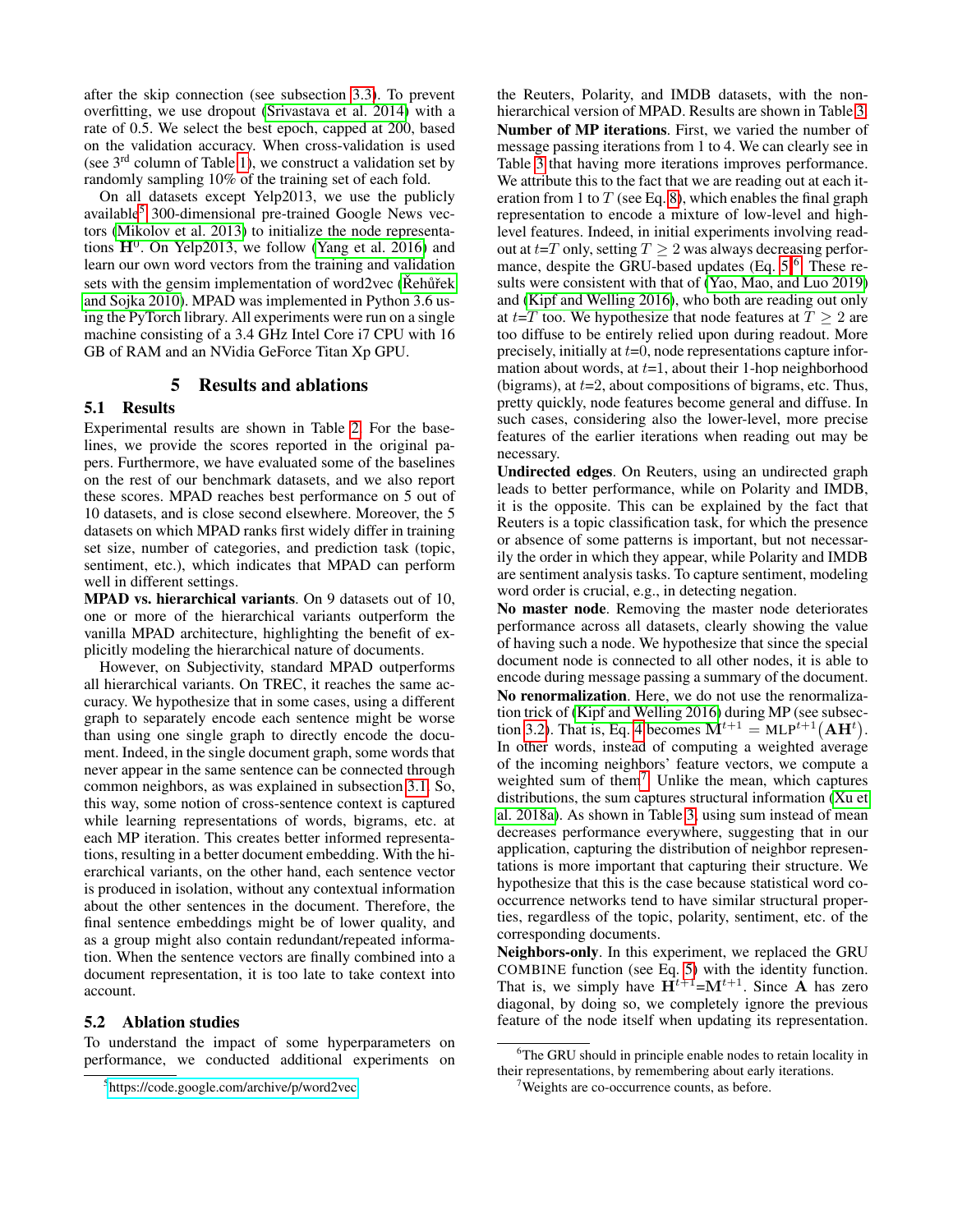| Model                                     | Reut.    | <b>BBC</b> | Pol.   | Subj.  | <b>MPOA</b> | <b>IMDB</b> | <b>TREC</b> | $SST-1$ | $SST-2$ | Yelp'13 |
|-------------------------------------------|----------|------------|--------|--------|-------------|-------------|-------------|---------|---------|---------|
| doc2vec (Le and Mikolov 2014)             | 95.34    | 98.64      | 67.30  | 88.27  | 82.57       | 92.5        | 70.80       | 48.7    | 87.8    | 57.7    |
| CNN (Kim 2014)                            | 97.21    | 98.37      | 81.5   | 93.4   | 89.5        | 90.28       | 93.6        | 48.0    | 87.2    | 64.89   |
| DAN (Iyyer et al. 2015)                   | 94.79    | 94.30      | 80.3   | 92.44  | 88.91       | 89.4        | 89.60       | 47.7    | 86.3    | 61.55   |
| Tree-LSTM (Tai, Socher, and Manning 2015) |          |            | ۰      | ۰      | ۰           | ۰           | ۰           | 51.0    | 88.0    | ۰       |
| DRNN (Irsoy and Cardie 2014)              |          |            | ۰      |        | ۰           |             | ۰.          | 49.8    | 86.6    | ٠       |
| LSTMN (Cheng, Dong, and Lapata 2016)      |          |            | -      |        | ۰           | ۰           | ۰           | 47.9    | 87.0    | ۰       |
| C-LSTM (Zhou et al. 2015)                 |          |            | ۰      |        |             | ٠           | 94.6        | 49.2    | 87.8    | ٠       |
| SPGK (Nikolentzos et al. 2017)            | 96.39    | 94.97      | 77.89  | 91.48  | 85.78       | <b>OOM</b>  | 90.69       | OOM     | OOM     | OOM     |
| WMD (Kusner et al. 2015)                  | 96.5     | 98.71      | 66.42  | 86.04  | 83.95       | 00M         | 73.40       | 00M     | OOM     | OOM     |
| DiSAN (Shen et al. 2018)                  | 97.35    | 96.05      | 80.38  | 94.2   | 90.1        | 83.25       | 94.2        | 51.72   | 86.76   | 60.51   |
| LSTM-GRNN (Tang, Qin, and Liu 2015)       | 96.16    | 95.52      | 79.98  | 92.38  | 89.08       | 89.98       | 89.40       | 48.09   | 86.38   | 65.1    |
| $HN-ATT$ (Yang et al. 2016)               | 97.25    | 96.73      | 80.78  | 92.92  | 89.08       | 90.06       | 90.80       | 49.00   | 86.71   | 68.2    |
| <b>MPAD</b>                               | 97.07    | 98.37      | 80.24  | 93.46* | 90.02       | 91.30       | $95.60*$    | 49.09   | 87.80   | 66.16   |
| MPAD-sentence-att                         | 96.89    | 99.32      | 80.44  | 93.02  | $90.12*$    | 91.70       | $95.60*$    | 49.95*  | 88.30*  | 66.47   |
| MPAD-clique                               | $97.57*$ | $99.72*$   | 81.17* | 92.82  | 89.96       | 91.87*      | 95.20       | 48.86   | 87.91   | 66.60   |
| MPAD-path                                 | 97.44    | 99.59      | 80.46  | 93.31  | 89.81       | 91.84       | 93.80       | 49.68   | 87.75   | 66.80*  |

<span id="page-5-1"></span>Table 2: Classification accuracies. Best performance per column in **bold**, \*best MPAD variant. OOM: >16GB RAM.

| <b>MPAD</b> variant                     | Reut. | Pol.  | <b>IMDB</b> |
|-----------------------------------------|-------|-------|-------------|
| <b>MPAD 1MP</b>                         | 96.57 | 79.91 | 90.57       |
| MPAD 2MP*                               | 97.07 | 80.24 | 91.30       |
| <b>MPAD 3MP</b>                         | 97.07 | 80.20 | 91.24       |
| <b>MPAD 4MP</b>                         | 97.48 | 80.52 | 91.30       |
| MPAD 2MP undirected                     | 97.35 | 80.05 | 90.97       |
| MPAD 2MP no master node                 | 96.66 | 79.15 | 91.09       |
| MPAD 2MP no renormalization             | 96.02 | 79.84 | 91.16       |
| MPAD 2MP neighbors-only                 | 97.12 | 79.22 | 89.50       |
| MPAD 2MP no master node skip connection | 96.93 | 80.62 | 91.12       |

<span id="page-5-2"></span>Table 3: Ablation results. The  $n$  in  $nMP$  refers to the number of message passing iterations. \*vanilla model (MPAD in Table [2\)](#page-5-1).

That is, the update is based entirely on its neighbors. Except on Reuters (almost no change), performance always suffers, stressing the need to take into account the root node during updates and not only its neighborhood.

No master node skip connection. Here, the master node does not bypass the attention mechanism and is treated as a normal node. This leads to better performance on Polarity, but slightly worse performance on Reuters and IMDB.

## 6 Related work

<span id="page-5-0"></span>[\(Kipf and Welling 2016;](#page-6-5) [Atwood and Towsley 2016;](#page-6-19) Veličković et al. 2017; [Hamilton, Ying, and Leskovec 2017\)](#page-6-6) conduct some node classification experiments on citation networks, where nodes are scientific papers, i.e., textual data. However, text is only used to derive node feature vectors. The external graph structure, which plays a central role in determining node labels, is completely unrelated to text.

On the other hand, [\(Henaff, Bruna, and LeCun 2015;](#page-6-20) [Defferrard, Bresson, and Vandergheynst 2016\)](#page-6-3) experiment on traditional document classification tasks. They both build k-nearest neighbor similarity graphs based on the Gaussian diffusion kernel. More precisely, [\(Henaff, Bruna, and LeCun](#page-6-20) [2015\)](#page-6-20) build one single graph where nodes are documents and distance is computed in the BoW space. Node features are then used for classification. Closer to our work, [\(Deffer-](#page-6-3) [rard, Bresson, and Vandergheynst 2016\)](#page-6-3) represent each document as a graph. All document graphs are derived from the same underlying structure. Only node features, corresponding to the entries of the documents' BoW vectors, vary. The underlying, shared structure is that of a  $k$ -NN graph where nodes are vocabulary terms and similarity is the cosine of the word embedding vectors. [\(Defferrard, Bresson, and Van](#page-6-3)[dergheynst 2016\)](#page-6-3) then perform graph classification. However they found performance to be lower than that of a naive Bayes classifier.

[\(Peng et al. 2018\)](#page-7-28) use a GNN for hierarchical classification into a large taxonomy of topics. This task differs from traditional document classification. The authors represent documents as unweighted, undirected word co-occurrence networks with word embeddings as node features. They then use the *spatial* GNN of [\(Niepert, Ahmed, and Kutzkov](#page-7-6) [2016\)](#page-7-6) to perform graph classification.

The work closest to ours is probably that of [\(Yao, Mao,](#page-8-3) [and Luo 2019\)](#page-8-3). The authors adopt the *semi-supervised node classification* approach of [\(Kipf and Welling 2016\)](#page-6-5). They build one single undirected graph from the entire dataset, with both word and document nodes. Document-word edges are weighted by TF-IDF and word-word edges are weighted by pointwise mutual information derived from cooccurrence within a sliding window. There are no documentdocument edges. The GNN is trained based on the crossentropy loss computed only for the labeled nodes, that is, the documents in the training set. When the final node representations are obtained, one can use that of the test documents to classify them and evaluate prediction performance.

There are significant differences between [\(Yao, Mao, and](#page-8-3) [Luo 2019\)](#page-8-3) and our work. First, our approach is *inductive*[8](#page-5-3) , not *transductive*. Indeed, while the node classification approach of [\(Yao, Mao, and Luo 2019\)](#page-8-3) requires all test documents at training time, our graph classification model is able to perform inference on new, never-seen documents. The downside of representing documents as separate graphs,

<span id="page-5-3"></span><sup>&</sup>lt;sup>8</sup>Note that other GNNs used in inductive settings can be found [\(Hamilton, Ying, and Leskovec 2017;](#page-6-6) Veličković et al. 2017).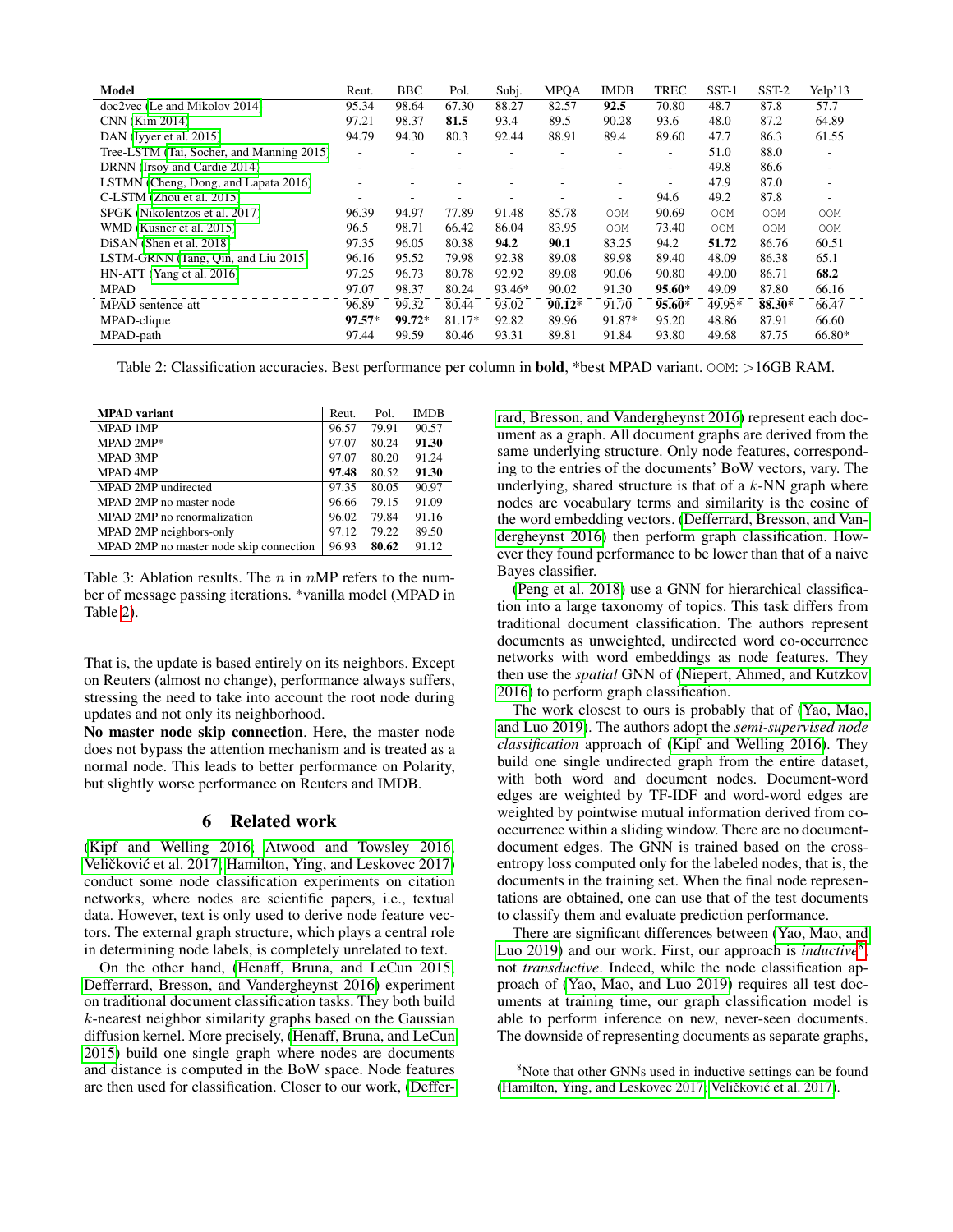however, is that we lose the ability to capture corpus-level dependencies. Also, our directed graphs capture word ordering, which is ignored by [\(Yao, Mao, and Luo 2019\)](#page-8-3). Finally, the approach of [\(Yao, Mao, and Luo 2019\)](#page-8-3) requires computing the PMI for every word pair in the vocabulary, which may be prohibitive on datasets with very large vocabularies. On the other hand, the complexity of MPAD does not depend on vocabulary size.

MPAD is also related to the Transformer's encoder stack [\(Vaswani et al. 2017\)](#page-7-29). Specifically, the self-attention layer in each encoder updates the representation of each term based on the representations of all the other terms in the document, and can thus be thought of as a function performing the AGGREGATE and COMBINE steps. Stacking multiple encoders can also be thought of as performing multiple MP iterations. The main difference is that the Transformer's selfattention graph is complete, thus ignoring word order and proximity. Also, building that graph requires constructing an adjacency matrix that may become prohibitively large with long documents.

# 7 Conclusion

We proposed an application of the message passing framework to NLP, the Message Passing Attention network for Document understanding (MPAD). Experiments show that our architecture is competitive with the state-of-the-art. By processing weighted, directed word co-occurrence networks, MPAD is sensitive to word order and word-word relationship strength. To capture the hierarchical structure of documents, we also proposed three hierarchical variants of MPAD, that bring improvements over the vanilla model.

# 8 Acknowledgments

GN is supported by the project "ESIGMA" (ANR-17-CE40- 0028). We thank the NVidia corporation for the donation of a GPU as part of their GPU grant program.

## References

- <span id="page-6-19"></span>[Atwood and Towsley 2016] Atwood, J., and Towsley, D. 2016. Diffusion-Convolutional Neural Networks. In *Advances in Neural Information Processing Systems*, 1993–2001.
- <span id="page-6-2"></span>[Battaglia et al. 2016] Battaglia, P.; Pascanu, R.; Lai, M.; Rezende, D. J.; et al. 2016. Interaction Networks for Learning about Objects, Relations and Physics. In *Advances in Neural Information Processing Systems*, 4502–4510.
- <span id="page-6-16"></span>[Cheng, Dong, and Lapata 2016] Cheng, J.; Dong, L.; and Lapata, M. 2016. Long Short-Term Memory-Networks for Machine Reading. In *Proceedings of the 2016 Conference on Empirical Methods in Natural Language Processing*, 551–561.
- <span id="page-6-8"></span>[Cho et al. 2014] Cho, K.; van Merrienboer, B.; Gulcehre, C.; Bahdanau, D.; Bougares, F.; Schwenk, H.; and Bengio, Y. 2014. Learning Phrase Representations using RNN Encoder–Decoder for Statistical Machine Translation. In *Proceedings of the 2014 Conference on Empirical Methods in Natural Language Processing*, 1724–1734.
- <span id="page-6-9"></span>[Chung et al. 2014] Chung, J.; Gulcehre, C.; Cho, K.; and Bengio, Y. 2014. Empirical Evaluation of Gated Recurrent Neural Networks on Sequence Modeling. *arXiv preprint arXiv:1412.3555*.
- <span id="page-6-3"></span>[Defferrard, Bresson, and Vandergheynst 2016] Defferrard, M.; Bresson, X.; and Vandergheynst, P. 2016. Convolutional Neural Networks on Graphs with Fast Localized Spectral Filtering. In *Advances in Neural Information Processing Systems*, 3844–3852.
- <span id="page-6-1"></span>[Duvenaud et al. 2015] Duvenaud, D. K.; Maclaurin, D.; Iparraguirre, J.; Bombarell, R.; Hirzel, T.; Aspuru-Guzik, A.; and Adams, R. P. 2015. Convolutional Networks on Graphs for Learning Molecular Fingerprints. In *Advances in Neural Information Processing Systems*, 2224–2232.
- <span id="page-6-7"></span>[Gilmer et al. 2017] Gilmer, J.; Schoenholz, S. S.; Riley, P. F.; Vinyals, O.; and Dahl, G. E. 2017. Neural Message Passing for Quantum Chemistry. *Proceedings of the 34th International Conference on Machine Learning* 1263–1272.
- <span id="page-6-0"></span>[Gori, Monfardini, and Scarselli 2005] Gori, M.; Monfardini, G.; and Scarselli, F. 2005. A New Model for Learning in Graph Domains. In *Proceedings of the 2005 IEEE International Joint Conference on Neural Networks*, volume 2, 729–734.
- <span id="page-6-11"></span>[Greene and Cunningham 2006] Greene, D., and Cunningham, P. 2006. Practical Solutions to the Problem of Diagonal Dominance in Kernel Document Clustering. In *Proceedings of the 23rd International Conference on Machine Learning*, 377–384.
- <span id="page-6-6"></span>[Hamilton, Ying, and Leskovec 2017] Hamilton, W.; Ying, Z.; and Leskovec, J. 2017. Inductive Representation Learning on Large Graphs. In *Advances in Neural Information Processing Systems*, 1024–1034.
- <span id="page-6-10"></span>[He et al. 2016] He, K.; Zhang, X.; Ren, S.; and Sun, J. 2016. Deep Residual Learning for Image Recognition. In *Proceedings of the IEEE conference on Computer Vision and Pattern Recognition*, 770–778.
- <span id="page-6-20"></span>[Henaff, Bruna, and LeCun 2015] Henaff, M.; Bruna, J.; and Le-Cun, Y. 2015. Deep Convolutional Networks on Graph-Structured Data. *arXiv preprint arXiv:1506.05163*.
- <span id="page-6-15"></span>[Irsoy and Cardie 2014] Irsoy, O., and Cardie, C. 2014. Deep Recursive Neural Networksfor Compositionality in Language. In *Advances in Neural Information Processing Systems*, 2096–2104.
- <span id="page-6-14"></span>[Iyyer et al. 2015] Iyyer, M.; Manjunatha, V.; Boyd-Graber, J.; and Daumé III, H. 2015. Deep Unordered Composition Rivals Syntactic Methods for Text Classification. In *Proceedings of the 53rd Annual Meeting of the Association for Computational Linguistics and the 7th International Joint Conference on Natural Language Processing*, 1681–1691.
- <span id="page-6-4"></span>[Kearnes et al. 2016] Kearnes, S.; McCloskey, K.; Berndl, M.; Pande, V.; and Riley, P. 2016. Molecular graph convolutions: moving beyond fingerprints. *Journal of Computer-Aided Molecular Design* 30(8):595–608.
- <span id="page-6-13"></span>[Kim 2014] Kim, Y. 2014. Convolutional Neural Networks for Sentence Classification. In *Proceedings of the 2014 Conference on Empirical Methods in Natural Language Processing*, 1746–1751.
- <span id="page-6-18"></span>[Kingma and Ba 2014] Kingma, D. P., and Ba, J. 2014. Adam: A method for stochastic optimization. *arXiv preprint arXiv:1412.6980*.
- <span id="page-6-5"></span>[Kipf and Welling 2016] Kipf, T. N., and Welling, M. 2016. Semisupervised classification with graph convolutional networks. *arXiv preprint arXiv:1609.02907*.
- <span id="page-6-17"></span>[Kusner et al. 2015] Kusner, M.; Sun, Y.; Kolkin, N.; and Weinberger, K. 2015. From Word Embeddings to Document Distances. In *Proceedings of the 32nd International Conference on Machine Learning*, 957–966.
- <span id="page-6-12"></span>[Le and Mikolov 2014] Le, Q., and Mikolov, T. 2014. Distributed Representations of Sentences and Documents. In *Proceedings of*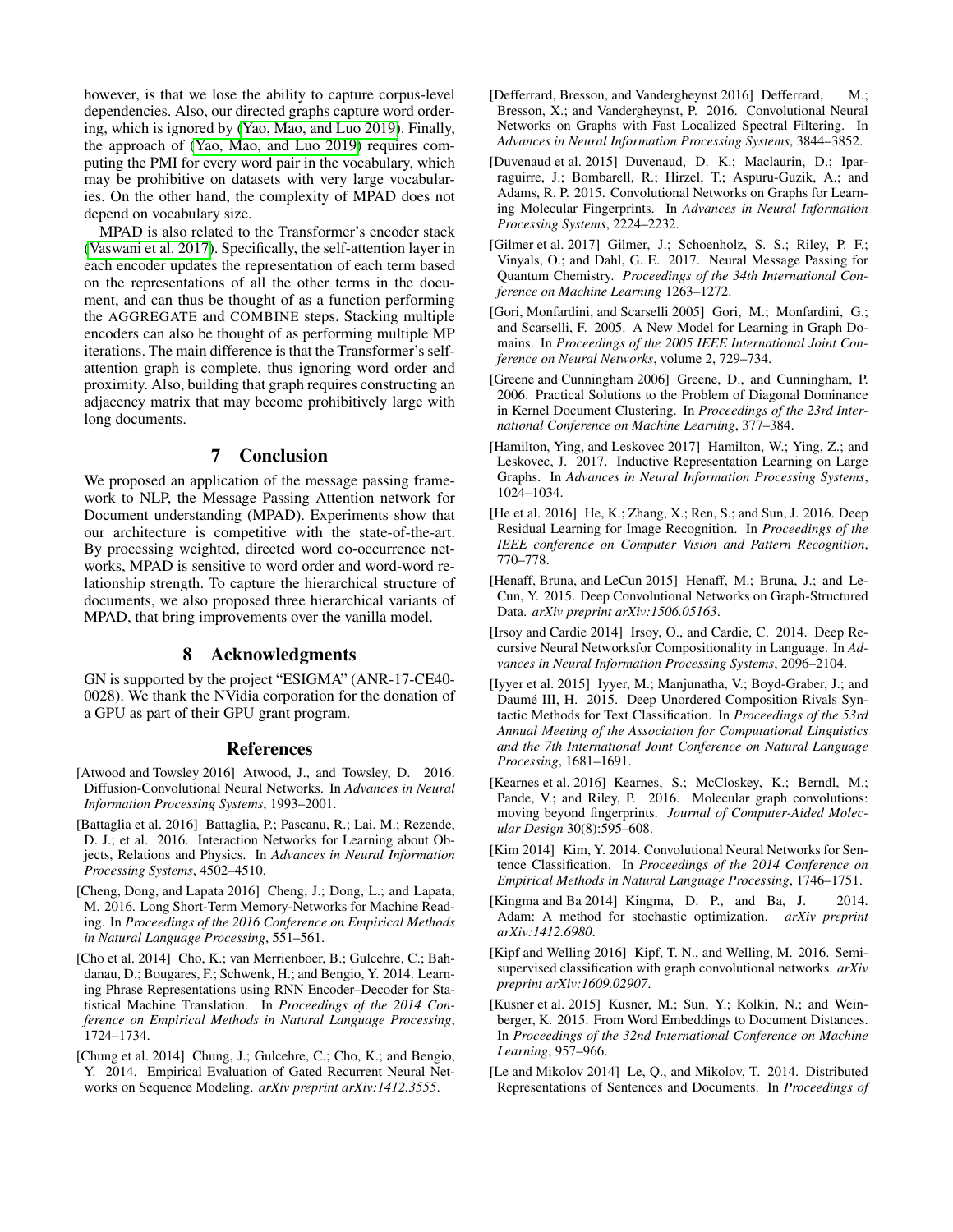*the 31st International Conference on Machine Learning*, 1188– 1196.

- <span id="page-7-20"></span>[Li and Roth 2002] Li, X., and Roth, D. 2002. Learning Question Classifiers. In *Proceedings of the 19th International Conference on Computational Linguistics*, 1–7.
- <span id="page-7-3"></span>[Li et al. 2016] Li, Y.; Tarlow, D.; Brockschmidt, M.; and Zemel, R. 2016. Gated graph sequence neural networks. In *Proceedings of the 4th International Conference on Learning Representations*.
- <span id="page-7-12"></span>[Li, Luong, and Jurafsky 2015] Li, J.; Luong, T.; and Jurafsky, D. 2015. A Hierarchical Neural Autoencoder for Paragraphs and Documents. In *Proceedings of the 53rd Annual Meeting of the Association for Computational Linguistics and the 7th International Joint Conference on Natural Language Processing*, 1106–1115.
- <span id="page-7-11"></span>[Lin et al. 2015] Lin, R.; Liu, S.; Yang, M.; Li, M.; Zhou, M.; and Li, S. 2015. Hierarchical Recurrent Neural Network for Document Modeling. In *Proceedings of the 2015 Conference on Empirical Methods in Natural Language Processing*, 899–907.
- <span id="page-7-10"></span>[Lin et al. 2017] Lin, Z.; Feng, M.; Santos, C. N. d.; Yu, M.; Xiang, B.; Zhou, B.; and Bengio, Y. 2017. A structured self-attentive sentence embedding. *arXiv preprint arXiv:1703.03130*.
- <span id="page-7-19"></span>[Maas et al. 2011] Maas, A. L.; Daly, R. E.; Pham, P. T.; Huang, D.; Ng, A. Y.; and Potts, C. 2011. Learning Word Vectors for Sentiment Analysis. In *Proceedings of the 49th Annual Meeting of the Association for Computational Linguistics: Human Language Technologies*, 142–150.
- <span id="page-7-9"></span>[Mihalcea and Tarau 2004] Mihalcea, R., and Tarau, P. 2004. TextRank: Bringing Order into Texts. In *Proceedings of the 2004 Conference on Empirical Methods in Natural Language Processing*, 404–411.
- <span id="page-7-26"></span>[Mikolov et al. 2013] Mikolov, T.; Sutskever, I.; Chen, K.; Corrado, G. S.; and Dean, J. 2013. Distributed Representations of Words and Phrases and their Compositionality. In *Advances in Neural Information Processing Systems*, 3111–3119.
- <span id="page-7-1"></span>[Murphy, Weiss, and Jordan 1999] Murphy, K. P.; Weiss, Y.; and Jordan, M. I. 1999. Loopy Belief Propagation for Approximate Inference: An Empirical Study. In *Proceedings of the 15th Conference on Uncertainty in Artificial Intelligence*, 467–475.
- <span id="page-7-6"></span>[Niepert, Ahmed, and Kutzkov 2016] Niepert, M.; Ahmed, M.; and Kutzkov, K. 2016. Learning Convolutional Neural Networks for Graphs. In *Proceedings of the 33rd International Conference on Machine Learning*, 2014–2023.
- <span id="page-7-23"></span>[Nikolentzos et al. 2017] Nikolentzos, G.; Meladianos, P.; Rousseau, F.; Stavrakas, Y.; and Vazirgiannis, M. 2017. Shortest-Path Graph Kernels for Document Similarity. In *Proceedings of the 2017 Conference on Empirical Methods in Natural Language Processing*, 1890–1900.
- <span id="page-7-7"></span>[Nikolentzos et al. 2018] Nikolentzos, G.; Meladianos, P.; Tixier, A. J.-P.; Skianis, K.; and Vazirgiannis, M. 2018. Kernel Graph Convolutional Neural Networks. In *Proceedings of the 27th International Conference on Artificial Neural Networks*, 22–32.
- <span id="page-7-17"></span>[Pang and Lee 2004] Pang, B., and Lee, L. 2004. A Sentimental Education: Sentiment Analysis Using Subjectivity Summarization Based on Minimum Cuts. In *Proceedings of the 42nd Annual Meeting on Association for Computational Linguistics*, 271–278.
- <span id="page-7-16"></span>[Pang and Lee 2005] Pang, B., and Lee, L. 2005. Seeing Stars: Exploiting Class Relationships for Sentiment Categorization with Respect to Rating Scales. In *Proceedings of the 43rd Annual Meeting on Association for Computational Linguistics*, 115–124.
- <span id="page-7-28"></span>[Peng et al. 2018] Peng, H.; Li, J.; He, Y.; Liu, Y.; Bao, M.; Wang, L.; Song, Y.; and Yang, Q. 2018. Large-Scale Hierarchical Text

Classification with Recursively Regularized Deep Graph-CNN. In *Proceedings of the 2018 World Wide Web Conference*, 1063–1072.

- <span id="page-7-14"></span>[Raheja and Tetreault 2019] Raheja, V., and Tetreault, J. 2019. Dialogue Act Classification with Context-Aware Self-Attention. *arXiv preprint arXiv:1904.02594*.
- <span id="page-7-27"></span>[Řehůřek and Sojka 2010] Řehůřek, R., and Sojka, P. 2010. Software Framework for Topic Modelling with Large Corpora. In *Proceedings of the LREC 2010 Workshop on New Challenges for NLP Frameworks*, 45–50.
- <span id="page-7-2"></span>[Scarselli et al. 2008] Scarselli, F.; Gori, M.; Tsoi, A. C.; Hagenbuchner, M.; and Monfardini, G. 2008. The Graph Neural Network Model. *IEEE Transactions on Neural Networks* 20(1):61–80.
- <span id="page-7-15"></span>[Shang et al. 2019] Shang, G.; Tixier, A. J.-P.; Vazirgiannis, M.; and Lorré, J.-P. 2019. Energy-based Self-attentive Learning of Abstractive Communities for Spoken Language Understanding. *arXiv preprint arXiv:1904.09491*.
- <span id="page-7-24"></span>[Shen et al. 2018] Shen, T.; Zhou, T.; Long, G.; Jiang, J.; Pan, S.; and Zhang, C. 2018. DiSAN: Directional Self-Attention Network for RNN/CNN-Free Language Understanding. In *Proceedings of the 32nd AAAI Conference on Artificial Intelligence*, 5446–5455.
- <span id="page-7-21"></span>[Socher et al. 2013] Socher, R.; Perelygin, A.; Wu, J.; Chuang, J.; Manning, C. D.; Ng, A.; and Potts, C. 2013. Recursive Deep Models for Semantic Compositionality Over a Sentiment Treebank. In *Proceedings of the 2013 Conference on Empirical Methods in Natural Language Processing*, 1631–1642.
- <span id="page-7-25"></span>[Srivastava et al. 2014] Srivastava, N.; Hinton, G.; Krizhevsky, A.; Sutskever, I.; and Salakhutdinov, R. 2014. Dropout: A Simple Way to Prevent Neural Networks from Overfitting. *The Journal of Machine Learning Research* 15(1):1929–1958.
- <span id="page-7-22"></span>[Tai, Socher, and Manning 2015] Tai, K. S.; Socher, R.; and Manning, C. D. 2015. Improved Semantic Representations From Tree-Structured Long Short-Term Memory Networks. In *Proceedings of the 53rd Annual Meeting of the Association for Computational Linguistics and the 7th International Joint Conference on Natural Language Processing*, 1556–1566.
- <span id="page-7-13"></span>[Tang, Qin, and Liu 2015] Tang, D.; Qin, B.; and Liu, T. 2015. Document Modeling with Gated Recurrent Neural Network for Sentiment Classification. In *Proceedings of the 2015 conference on Empirical Methods in Natural Language Processing*, 1422–1432.
- <span id="page-7-8"></span>[Tixier et al. 2019] Tixier, A. J.-P.; Nikolentzos, G.; Meladianos, P.; and Vazirgiannis, M. 2019. Graph Classification with 2D Convolutional Neural Networks. In *Proceedings of the 28th International Conference on Artificial Neural Networks*, 578–593.
- <span id="page-7-29"></span>[Vaswani et al. 2017] Vaswani, A.; Shazeer, N.; Parmar, N.; Uszkoreit, J.; Jones, L.; Gomez, A. N.; Kaiser, Ł.; and Polosukhin, I. 2017. Attention Is All You Need. In *Advances in Neural Information Processing Systems*, 5998–6008.
- <span id="page-7-4"></span>[Veličković et al. 2017] Veličković, P.; Cucurull, G.; Casanova, A.; Romero, A.; Lio, P.; and Bengio, Y. 2017. Graph attention networks. *arXiv preprint arXiv:1710.10903*.
- <span id="page-7-0"></span>[Weisfeiler and Lehman 1968] Weisfeiler, B., and Lehman, A. A. 1968. A reduction of a graph to a canonical form and an algebra arising during this reduction. *Nauchno-Technicheskaya Informatsia* 2(9):12–16.
- <span id="page-7-18"></span>[Wiebe, Wilson, and Cardie 2005] Wiebe, J.; Wilson, T.; and Cardie, C. 2005. Annotating Expressions of Opinions and Emotions in Language. *Language Resources and Evaluation* 39(2- 3):165–210.
- <span id="page-7-5"></span>[Xu et al. 2018a] Xu, K.; Hu, W.; Leskovec, J.; and Jegelka, S. 2018a. How Powerful are Graph Neural Networks? *arXiv preprint arXiv:1810.00826*.